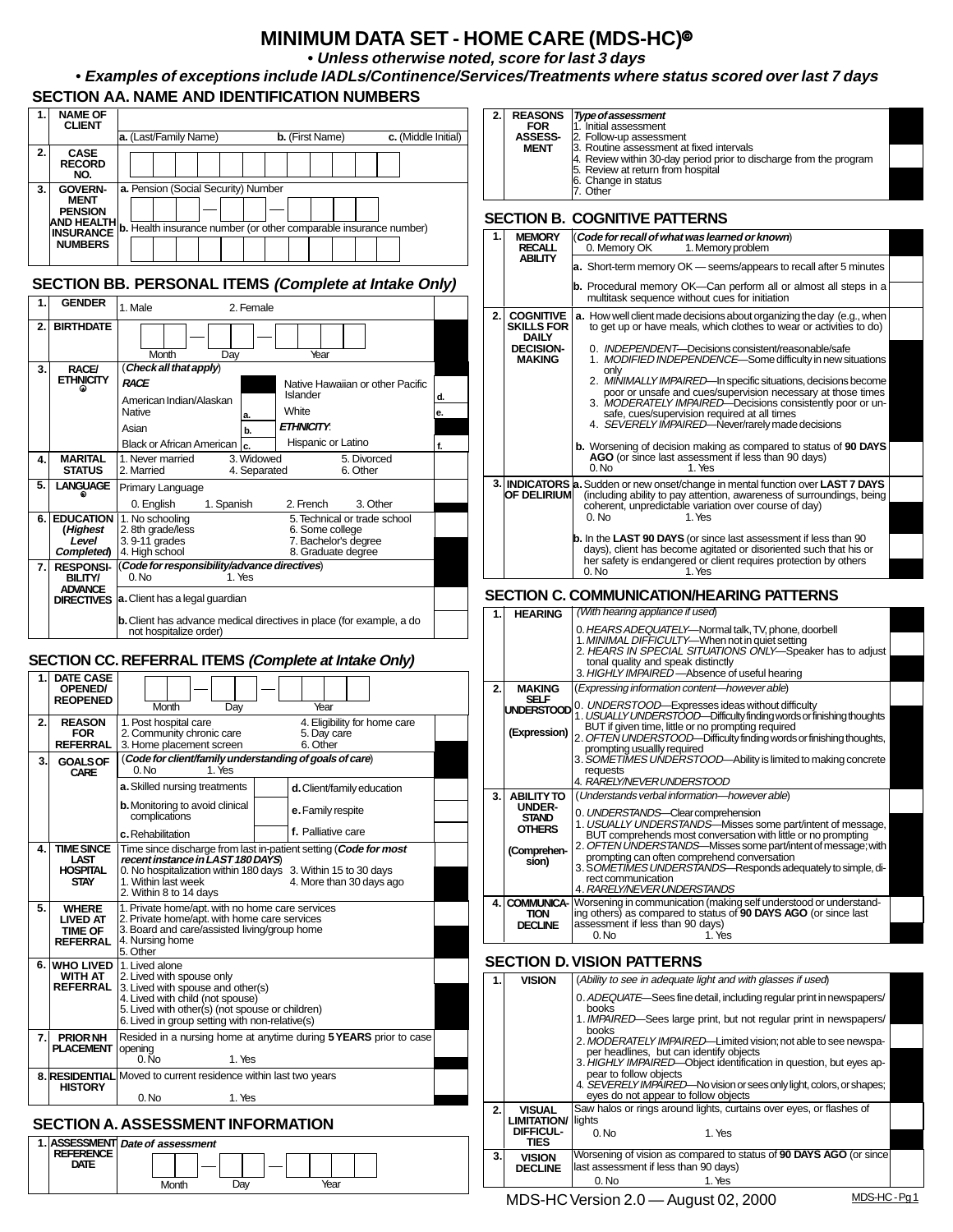## **SECTION E. MOOD AND BEHAVIOR PATTERNS**

|                                                          | -911911 L.I                                | IP BEHAVION FALLENTS                                                                                                                                                                                                                                                        |  |  |  |  |  |
|----------------------------------------------------------|--------------------------------------------|-----------------------------------------------------------------------------------------------------------------------------------------------------------------------------------------------------------------------------------------------------------------------------|--|--|--|--|--|
|                                                          | ΟF                                         | 1. INDICATORS (Code for observed indicators irrespective of the assumed cause)                                                                                                                                                                                              |  |  |  |  |  |
|                                                          | <b>DEPRES-</b><br>SION.<br><b>ANXIETY.</b> | 0. Indicator not exhibited in last 3 days<br>1. Exhibited 1-2 of last 3 days<br>2. Exhibited on each of last 3 days                                                                                                                                                         |  |  |  |  |  |
|                                                          | <b>SAD MOOD</b>                            | a. A FEELING OF SADNESS<br>e. REPETITIVE ANXIOUS COM-<br>OR BEING DEPRESSED.<br><b>PLAINTS, CONCERNS</b> -e.g.,                                                                                                                                                             |  |  |  |  |  |
|                                                          |                                            | persistently seeks attention/<br>that life is not worth living.<br>that nothing matters, that<br>reassurance regarding sched-<br>he or she is of no use to<br>ules, meals, laundry, clothing,                                                                               |  |  |  |  |  |
| anyone or would rather be<br>relationship issues<br>dead |                                            |                                                                                                                                                                                                                                                                             |  |  |  |  |  |
|                                                          |                                            | f. SAD, PAINED, WORRIED FA-<br><b>b. PERSISTENT ANGER</b><br><b>CIAL EXPRESSIONS</b> —e.g.,<br><b>WITH SELF OR OTHERS-</b><br>furrowed brows                                                                                                                                |  |  |  |  |  |
|                                                          |                                            | e.g., easily annoyed, anger<br>at care received<br>a. RECURRENT CRYING.TEAR-<br><b>FULNESS</b><br><b>c. EXPRESSIONS OF WHAT</b>                                                                                                                                             |  |  |  |  |  |
|                                                          |                                            | <b>APPEARTO BE UNREAL-</b><br>h. WITHDRAWAL FROM ACTIVI-<br>ISTIC FEARS-e.g., fear of<br><b>TIES OF INTEREST</b> —e.g., no<br>being abandoned, left alone,<br>interest in long standing ac-                                                                                 |  |  |  |  |  |
|                                                          |                                            | being with others<br>tivities or being with family/<br>friends<br>d. REPETITIVE HEALTH COM-                                                                                                                                                                                 |  |  |  |  |  |
|                                                          |                                            | <b>PLAINTS</b> -e.g., persistently<br><b>i. REDUCED SOCIAL INTER-</b><br>seeks medical attention.<br><b>ACTION</b><br>obsessive concern with body<br>functions                                                                                                              |  |  |  |  |  |
| 2.                                                       | <b>MOOD</b><br><b>DECLINE</b>              | Mood indicators have become worse as compared to status of 90<br>days ago (or since last assessment if less than 90 days)<br>$0.\overline{\text{No}}$<br>1. Yes                                                                                                             |  |  |  |  |  |
|                                                          | <b>SYMPTOMS</b>                            | 3. BEHAVIORAL Instances when client exhibited behavioral symptoms. If EXHIBITED, ease of<br>altering the symptom when it occurred.                                                                                                                                          |  |  |  |  |  |
|                                                          |                                            | 0. Did not occur in last 3 days<br>1. Occurred, easily altered<br>2. Occurred, not easily altered                                                                                                                                                                           |  |  |  |  |  |
|                                                          |                                            | a. WANDERING-Moved with no rational purpose, seemingly oblivious<br>to needs or safety                                                                                                                                                                                      |  |  |  |  |  |
|                                                          |                                            | b. VERBALLY ABUSIVE BEHAVIORAL SYMPTOMS-Threatened,<br>screamed at. cursed at others                                                                                                                                                                                        |  |  |  |  |  |
|                                                          |                                            | c. PHYSICALLY ABUSIVE BEHAVIORAL SYMPTOMS-Hit, shoved,<br>scratched, sexually abused others                                                                                                                                                                                 |  |  |  |  |  |
|                                                          |                                            | d. SOCIALLY INAPPROPRIATE/DISRUPTIVE BEHAVIORAL SYMP-<br><b>TOMS</b> —Disruptive sounds, noisiness, screaming, self-abusive acts,<br>sexual behavior or disrobing in public, smears/throws food/feces,<br>rummaging, repetitive behavior, rises early and causes disruption |  |  |  |  |  |
|                                                          |                                            | e. RESISTS CARE—Resisted taking medications/injections, ADL as-<br>sistance, eating, or changes in position                                                                                                                                                                 |  |  |  |  |  |
|                                                          | <b>BEHAVIOR</b><br><b>SYMPTOMS</b>         | 4. CHANGES IN Behavioral symptoms have become worse or are less well tolerated<br>by family as compared to 90 DAYS AGO (or since last assessment if<br>less than 90 days)                                                                                                   |  |  |  |  |  |
|                                                          |                                            |                                                                                                                                                                                                                                                                             |  |  |  |  |  |

### **SECTION F. SOCIAL FUNCTIONING**

|    | <b>INVOLVE-</b><br><b>MENT</b>    | <b>a.</b> At ease interacting with others (e.g., likes to spend time with others)<br>1. Not at ease<br>0. At ease                            |  |
|----|-----------------------------------|----------------------------------------------------------------------------------------------------------------------------------------------|--|
|    |                                   | <b>b.</b> Openly expresses conflict or anger with family/friends<br>1. Yes<br>$0.$ No                                                        |  |
| 2. | <b>CHANGE IN</b><br><b>SOCIAL</b> | As compared to 90 DAYS AGO (or since last assessment if less than<br>90 days ago), decline in the client's level of participation in social, |  |
|    | <b>ACTIVITIES</b>                 | religious, occupational or other preferred activities. IF THERE WAS A<br>DECLINE, client distressed by this fact<br>0. No decline            |  |
|    |                                   | 1. Decline, not distressed<br>2. Decline, distressed                                                                                         |  |
| 3. | <b>ISOLATION</b>                  | a. Length of time client is alone during the day (morning and afternoon)<br>0. Never or hardly ever                                          |  |
|    |                                   | 1. About one hour<br>2. Long periods of time-e.g., all morning<br>3. All of the time                                                         |  |
|    |                                   | <b>b.</b> Client says or indicates that he/she feels lonely<br>0. N <sub>0</sub><br>1. Yes                                                   |  |

## **SECTION G. INFORMAL SUPPORT SERVICES**

| TWO KEY<br><b>INFORMAL</b>    | NAME OF PRIMARY AND SECONDARY HELPERS                                             |             |             |
|-------------------------------|-----------------------------------------------------------------------------------|-------------|-------------|
| <b>HELPERS</b><br>Primary (A) | a. (Last/Family Name)<br>b. (First)                                               |             |             |
| and<br>Secondary              | c. (Last/Family Name)<br>d. (First)                                               |             |             |
| (B)                           |                                                                                   | (A)<br>Prim | (B)<br>Secn |
|                               | e. Lives with client<br>0. Yes<br>1. No<br>2. No such helper [skip other items in |             |             |
|                               | the appropriate column]                                                           |             |             |
|                               | f. Relationship to client                                                         |             |             |
|                               | 0. Child or child-in-law 2. Other Relative<br>3. Friend/neighbor<br>1. Spouse     |             |             |
|                               | $0.$ Yes $1.$ No<br>Areas of help:                                                |             |             |
|                               | q. - Advice or emotional support                                                  |             |             |
|                               | $h$ $-$ IADL care                                                                 |             |             |
|                               | $i. - ADL$ care                                                                   |             |             |

| 1.                                                                                                                                                                                                                                                                                                                                                                                                                                                                                                                         | <b>TWO KEY</b>                                                                          |                                                                                                                                                                                                                                                                                                                                          | (A)  |              | (B)        |  |  |
|----------------------------------------------------------------------------------------------------------------------------------------------------------------------------------------------------------------------------------------------------------------------------------------------------------------------------------------------------------------------------------------------------------------------------------------------------------------------------------------------------------------------------|-----------------------------------------------------------------------------------------|------------------------------------------------------------------------------------------------------------------------------------------------------------------------------------------------------------------------------------------------------------------------------------------------------------------------------------------|------|--------------|------------|--|--|
|                                                                                                                                                                                                                                                                                                                                                                                                                                                                                                                            | <b>INFORMAL</b><br><b>HELPERS</b>                                                       | If needed, willingness (with ability) to increase help:                                                                                                                                                                                                                                                                                  | Prim |              | Secn       |  |  |
|                                                                                                                                                                                                                                                                                                                                                                                                                                                                                                                            | Primary (A)                                                                             | 0. More than 2 hours 1.1-2 hours per day<br>2. No                                                                                                                                                                                                                                                                                        |      |              |            |  |  |
|                                                                                                                                                                                                                                                                                                                                                                                                                                                                                                                            | and<br>Secondary (B)                                                                    | j. — Advice or emotional support                                                                                                                                                                                                                                                                                                         |      |              |            |  |  |
|                                                                                                                                                                                                                                                                                                                                                                                                                                                                                                                            | (cont)                                                                                  | $k$ . — IADL care                                                                                                                                                                                                                                                                                                                        |      |              |            |  |  |
|                                                                                                                                                                                                                                                                                                                                                                                                                                                                                                                            |                                                                                         | $L - ADL$ care                                                                                                                                                                                                                                                                                                                           |      |              |            |  |  |
| 2.                                                                                                                                                                                                                                                                                                                                                                                                                                                                                                                         | <b>CAREGIVER</b><br>STATUS                                                              | (Check all that apply)<br>A caregiver is unable to continue in caring activities-e.g., decline in                                                                                                                                                                                                                                        |      |              |            |  |  |
|                                                                                                                                                                                                                                                                                                                                                                                                                                                                                                                            |                                                                                         | the health of the caregiver makes it difficult to continue                                                                                                                                                                                                                                                                               |      | a.           |            |  |  |
|                                                                                                                                                                                                                                                                                                                                                                                                                                                                                                                            |                                                                                         | Primary caregiver is not satisfied with support received from family<br>and friends (e.g., other children of client)                                                                                                                                                                                                                     |      | b.           |            |  |  |
|                                                                                                                                                                                                                                                                                                                                                                                                                                                                                                                            |                                                                                         | Primary caregiver expresses feelings of distress, anger or depression                                                                                                                                                                                                                                                                    |      | c.           |            |  |  |
|                                                                                                                                                                                                                                                                                                                                                                                                                                                                                                                            |                                                                                         | <b>NONE OF ABOVE</b>                                                                                                                                                                                                                                                                                                                     |      | d.           |            |  |  |
| 3.                                                                                                                                                                                                                                                                                                                                                                                                                                                                                                                         | <b>EXTENT OF</b><br><b>INFORMAL</b>                                                     | For instrumental and personal activities of daily living received over the<br><b>LAST 7 DAYS, indicate extent of help from family, friends, and</b>                                                                                                                                                                                      |      |              |            |  |  |
|                                                                                                                                                                                                                                                                                                                                                                                                                                                                                                                            | HELP<br>(HOURS                                                                          | neighbors<br><b>a.</b> Sum of time across five weekdays                                                                                                                                                                                                                                                                                  |      | <b>HOURS</b> |            |  |  |
|                                                                                                                                                                                                                                                                                                                                                                                                                                                                                                                            | OF CARE,<br><b>ROUNDED)</b>                                                             | <b>b.</b> Sum of time across two weekend days                                                                                                                                                                                                                                                                                            |      |              |            |  |  |
|                                                                                                                                                                                                                                                                                                                                                                                                                                                                                                                            |                                                                                         |                                                                                                                                                                                                                                                                                                                                          |      |              |            |  |  |
|                                                                                                                                                                                                                                                                                                                                                                                                                                                                                                                            |                                                                                         | SECTION H. PHYSICAL FUNCTIONING:<br>• IADL PERFORMANCE IN 7 DAYS<br>• ADL PERFORMANCE IN 3 DAYS                                                                                                                                                                                                                                          |      |              |            |  |  |
| 1.                                                                                                                                                                                                                                                                                                                                                                                                                                                                                                                         |                                                                                         | <b>IADL SELF PERFORMANCE</b> —Code for functioning in routine activities around the home or in                                                                                                                                                                                                                                           |      |              |            |  |  |
|                                                                                                                                                                                                                                                                                                                                                                                                                                                                                                                            |                                                                                         | the community during the LAST 7 DAYS,                                                                                                                                                                                                                                                                                                    |      |              |            |  |  |
|                                                                                                                                                                                                                                                                                                                                                                                                                                                                                                                            |                                                                                         | (A) IADL SELF PERFORMANCE CODE (Code for client's performance during LAST 7 DAYS)<br>0. INDEPENDENT-did on own                                                                                                                                                                                                                           |      |              |            |  |  |
|                                                                                                                                                                                                                                                                                                                                                                                                                                                                                                                            |                                                                                         | 1. SOME HELP-help some of the time                                                                                                                                                                                                                                                                                                       |      |              |            |  |  |
|                                                                                                                                                                                                                                                                                                                                                                                                                                                                                                                            |                                                                                         | 2. FULL HELP—performed with help all of the time<br>3. BY OTHERS—performed by others<br>8. ACTIVITY DID NOT OCCUR                                                                                                                                                                                                                        |      |              |            |  |  |
|                                                                                                                                                                                                                                                                                                                                                                                                                                                                                                                            |                                                                                         | (B) IADL DIFFICULTY CODE How difficult it is (or would it be) for client to do                                                                                                                                                                                                                                                           |      | (A)          | (B)        |  |  |
|                                                                                                                                                                                                                                                                                                                                                                                                                                                                                                                            | activity on own                                                                         | 0. NO DIFFICULTY                                                                                                                                                                                                                                                                                                                         |      | Performance  |            |  |  |
|                                                                                                                                                                                                                                                                                                                                                                                                                                                                                                                            |                                                                                         | 1. SOME DIFFICULTY-e.g., needs some help, is very slow, or fatigues<br>2. GREAT DIFFICULTY—e.g., little or no involvement in the activity is                                                                                                                                                                                             |      |              | Difficulty |  |  |
|                                                                                                                                                                                                                                                                                                                                                                                                                                                                                                                            | possible                                                                                |                                                                                                                                                                                                                                                                                                                                          |      |              |            |  |  |
|                                                                                                                                                                                                                                                                                                                                                                                                                                                                                                                            |                                                                                         | <b>a. MEAL PREPARATION</b> —How meals are prepared (e.g., planning meals, cooking,<br>assembling ingredients, setting out food and utensils)                                                                                                                                                                                             |      |              |            |  |  |
|                                                                                                                                                                                                                                                                                                                                                                                                                                                                                                                            |                                                                                         | <b>b. ORDINARY HOUSEWORK</b> —How ordinary work around the house is performed (e.g.,<br>doing dishes, dusting, making bed, tidying up, laundry)                                                                                                                                                                                          |      |              |            |  |  |
|                                                                                                                                                                                                                                                                                                                                                                                                                                                                                                                            | expenses are balanced                                                                   | c. MANAGING FINANCE—How bills are paid, checkbook is balanced, household                                                                                                                                                                                                                                                                 |      |              |            |  |  |
|                                                                                                                                                                                                                                                                                                                                                                                                                                                                                                                            | applying ointments)                                                                     | d. MANAGING MEDICATIONS—How medications are managed (e.g., remembering to<br>take medicines, opening bottles, taking correct drug dosages, giving injections,                                                                                                                                                                            |      |              |            |  |  |
|                                                                                                                                                                                                                                                                                                                                                                                                                                                                                                                            |                                                                                         | e. PHONE USE—How telephone calls are made or received (with assistive devices such<br>as large numbers on telephone, amplification as needed)                                                                                                                                                                                            |      |              |            |  |  |
|                                                                                                                                                                                                                                                                                                                                                                                                                                                                                                                            | items, managing money)                                                                  | f. SHOPPING—How shopping is performed for food and household items (e.g., selecting                                                                                                                                                                                                                                                      |      |              |            |  |  |
|                                                                                                                                                                                                                                                                                                                                                                                                                                                                                                                            | ing distance)                                                                           | g. TRANSPORTATION—How client travels by vehicle (e.g., gets to places beyond walk-                                                                                                                                                                                                                                                       |      |              |            |  |  |
| 2. ADL SELF-PERFORMANCE—The following address the client's physical functioning in routine<br>personal activities of daily life, for example, dressing, eating, etc. during the <b>LAST 3 DAYS</b> ,<br>considering all episodes of these activities. For clients who performed an activity indepen-<br>dently, be sure to determine and record whether others encouraged the activity or were present<br>to supervise or oversee the activity [Note-For bathing, code for most dependent single<br>episode in LAST 7 DAYS |                                                                                         |                                                                                                                                                                                                                                                                                                                                          |      |              |            |  |  |
| 0. INDEPENDENT—No help, setup, or oversight —OR— Help, setup, oversight provided<br>only 1 or 2 times (with any task or subtask)                                                                                                                                                                                                                                                                                                                                                                                           |                                                                                         |                                                                                                                                                                                                                                                                                                                                          |      |              |            |  |  |
|                                                                                                                                                                                                                                                                                                                                                                                                                                                                                                                            | SETUP HELP ONLY—Article or device provided within reach of client 3 or more times<br>1. |                                                                                                                                                                                                                                                                                                                                          |      |              |            |  |  |
|                                                                                                                                                                                                                                                                                                                                                                                                                                                                                                                            | 2.                                                                                      | SUPERVISION—Oversight, encouragement or cueing provided 3 or more times during last<br>3 days —OR— Supervision (1 or more times) plus physical assistance provided only 1 or<br>2 times (for a total of 3 or more episodes of help or supervision)                                                                                       |      |              |            |  |  |
|                                                                                                                                                                                                                                                                                                                                                                                                                                                                                                                            |                                                                                         | 3. LIMITED ASSISTANCE—Client highly involved in activity; received physical help in guided<br>maneuvering of limbs or other non-weight bearing assistance 3 or more times —OR-<br>Combination of non-weight bearing help with more help provided only 1 or 2 times during<br>period (for a total of 3 or more episodes of physical help) |      |              |            |  |  |
|                                                                                                                                                                                                                                                                                                                                                                                                                                                                                                                            |                                                                                         |                                                                                                                                                                                                                                                                                                                                          |      |              |            |  |  |
|                                                                                                                                                                                                                                                                                                                                                                                                                                                                                                                            |                                                                                         | 4. <i>EXTENSIVE ASSISTANCE</i> —Client performed part of activity on own (50% or more of<br>subtasks), but help of following type(s) were provided 3 or more times:<br>-Weight-bearing support-OR-<br>— Full performance by another during part (but not all) of last 3 days                                                             |      |              |            |  |  |

- 5. MAXIMAL ASSISTANCE—Client involved and completed less than 50% of subtasks on<br>own (includes 2+ person assist), received weight bearing help or full performance of certain<br>subtasks 3 or more times
- 6. TOTAL DEPENDENCE—Full performance of activity by another
- 8. ACTIVITY DID NOT OCCUR (regardless of ability)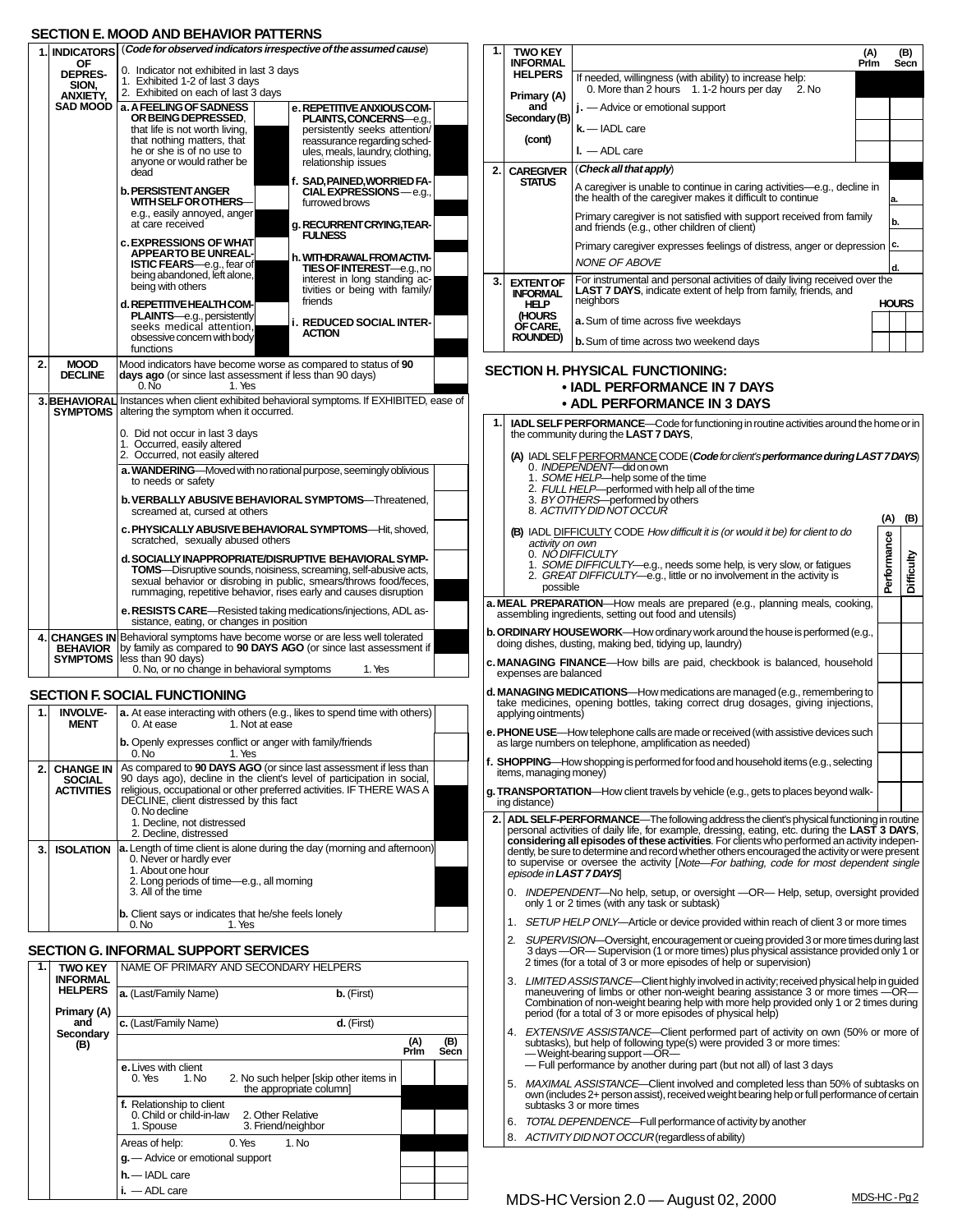| 2.                                                                                                                                                                                                                                                                                                                                                                                                                                                                                                                                                                                                                                                                                                                                                                                                                                                                                                                                                                                                                                                                                                                                                                                                                                                                                                                                                                                                                                                                                                                                                                                                                                                                                                                                                                                                                                                                                                                                                                                                                                                                                                                                                                                                                                                                                                                                                                                                                                                                                                                                                                                                                                                                                                                                                                                                                                                                                                                                                                                                                                                                                                                                                                                                                                                                                                                                                                                                                                                                                                                                                                                                                                                                                                                                                                                                                                                                                                                                                                                                                                                                                                                    |                                                 | ADL SELF-PERFORMANCE (cont)                                                                                                                                                                         | 3. | <b>BOWEL</b><br><b>CONTI-</b>  | continence program if employed)               | In LAST 7 DAYS, control of bowel movement (with appliance or bowel                                                 |     |
|-----------------------------------------------------------------------------------------------------------------------------------------------------------------------------------------------------------------------------------------------------------------------------------------------------------------------------------------------------------------------------------------------------------------------------------------------------------------------------------------------------------------------------------------------------------------------------------------------------------------------------------------------------------------------------------------------------------------------------------------------------------------------------------------------------------------------------------------------------------------------------------------------------------------------------------------------------------------------------------------------------------------------------------------------------------------------------------------------------------------------------------------------------------------------------------------------------------------------------------------------------------------------------------------------------------------------------------------------------------------------------------------------------------------------------------------------------------------------------------------------------------------------------------------------------------------------------------------------------------------------------------------------------------------------------------------------------------------------------------------------------------------------------------------------------------------------------------------------------------------------------------------------------------------------------------------------------------------------------------------------------------------------------------------------------------------------------------------------------------------------------------------------------------------------------------------------------------------------------------------------------------------------------------------------------------------------------------------------------------------------------------------------------------------------------------------------------------------------------------------------------------------------------------------------------------------------------------------------------------------------------------------------------------------------------------------------------------------------------------------------------------------------------------------------------------------------------------------------------------------------------------------------------------------------------------------------------------------------------------------------------------------------------------------------------------------------------------------------------------------------------------------------------------------------------------------------------------------------------------------------------------------------------------------------------------------------------------------------------------------------------------------------------------------------------------------------------------------------------------------------------------------------------------------------------------------------------------------------------------------------------------------------------------------------------------------------------------------------------------------------------------------------------------------------------------------------------------------------------------------------------------------------------------------------------------------------------------------------------------------------------------------------------------------------------------------------------------------------------------------------|-------------------------------------------------|-----------------------------------------------------------------------------------------------------------------------------------------------------------------------------------------------------|----|--------------------------------|-----------------------------------------------|--------------------------------------------------------------------------------------------------------------------|-----|
|                                                                                                                                                                                                                                                                                                                                                                                                                                                                                                                                                                                                                                                                                                                                                                                                                                                                                                                                                                                                                                                                                                                                                                                                                                                                                                                                                                                                                                                                                                                                                                                                                                                                                                                                                                                                                                                                                                                                                                                                                                                                                                                                                                                                                                                                                                                                                                                                                                                                                                                                                                                                                                                                                                                                                                                                                                                                                                                                                                                                                                                                                                                                                                                                                                                                                                                                                                                                                                                                                                                                                                                                                                                                                                                                                                                                                                                                                                                                                                                                                                                                                                                       | positioning body while in bed.                  | <b>a. MOBILITY IN BED</b> —Including moving to and from lying position, turning side to side, and                                                                                                   |    | <b>NENCE</b>                   |                                               |                                                                                                                    |     |
|                                                                                                                                                                                                                                                                                                                                                                                                                                                                                                                                                                                                                                                                                                                                                                                                                                                                                                                                                                                                                                                                                                                                                                                                                                                                                                                                                                                                                                                                                                                                                                                                                                                                                                                                                                                                                                                                                                                                                                                                                                                                                                                                                                                                                                                                                                                                                                                                                                                                                                                                                                                                                                                                                                                                                                                                                                                                                                                                                                                                                                                                                                                                                                                                                                                                                                                                                                                                                                                                                                                                                                                                                                                                                                                                                                                                                                                                                                                                                                                                                                                                                                                       |                                                 | <b>b. TRANSFER</b> —Including moving to and between surfaces—to/from bed, chair, wheelchair,<br>standing position. [Note-Excludes to/from bath/toileft]                                             |    |                                | ostomy device that does not leak stool        | 0. CONTINENT-Complete control; DOES NOT USE ostomy device<br>1. CONTINENT WITH OSTOMY-Complete control with use of |     |
|                                                                                                                                                                                                                                                                                                                                                                                                                                                                                                                                                                                                                                                                                                                                                                                                                                                                                                                                                                                                                                                                                                                                                                                                                                                                                                                                                                                                                                                                                                                                                                                                                                                                                                                                                                                                                                                                                                                                                                                                                                                                                                                                                                                                                                                                                                                                                                                                                                                                                                                                                                                                                                                                                                                                                                                                                                                                                                                                                                                                                                                                                                                                                                                                                                                                                                                                                                                                                                                                                                                                                                                                                                                                                                                                                                                                                                                                                                                                                                                                                                                                                                                       |                                                 |                                                                                                                                                                                                     |    |                                | weekly                                        |                                                                                                                    |     |
|                                                                                                                                                                                                                                                                                                                                                                                                                                                                                                                                                                                                                                                                                                                                                                                                                                                                                                                                                                                                                                                                                                                                                                                                                                                                                                                                                                                                                                                                                                                                                                                                                                                                                                                                                                                                                                                                                                                                                                                                                                                                                                                                                                                                                                                                                                                                                                                                                                                                                                                                                                                                                                                                                                                                                                                                                                                                                                                                                                                                                                                                                                                                                                                                                                                                                                                                                                                                                                                                                                                                                                                                                                                                                                                                                                                                                                                                                                                                                                                                                                                                                                                       |                                                 |                                                                                                                                                                                                     |    |                                | a week                                        |                                                                                                                    |     |
|                                                                                                                                                                                                                                                                                                                                                                                                                                                                                                                                                                                                                                                                                                                                                                                                                                                                                                                                                                                                                                                                                                                                                                                                                                                                                                                                                                                                                                                                                                                                                                                                                                                                                                                                                                                                                                                                                                                                                                                                                                                                                                                                                                                                                                                                                                                                                                                                                                                                                                                                                                                                                                                                                                                                                                                                                                                                                                                                                                                                                                                                                                                                                                                                                                                                                                                                                                                                                                                                                                                                                                                                                                                                                                                                                                                                                                                                                                                                                                                                                                                                                                                       |                                                 |                                                                                                                                                                                                     |    |                                | times a week                                  |                                                                                                                    |     |
|                                                                                                                                                                                                                                                                                                                                                                                                                                                                                                                                                                                                                                                                                                                                                                                                                                                                                                                                                                                                                                                                                                                                                                                                                                                                                                                                                                                                                                                                                                                                                                                                                                                                                                                                                                                                                                                                                                                                                                                                                                                                                                                                                                                                                                                                                                                                                                                                                                                                                                                                                                                                                                                                                                                                                                                                                                                                                                                                                                                                                                                                                                                                                                                                                                                                                                                                                                                                                                                                                                                                                                                                                                                                                                                                                                                                                                                                                                                                                                                                                                                                                                                       |                                                 |                                                                                                                                                                                                     |    |                                |                                               |                                                                                                                    |     |
|                                                                                                                                                                                                                                                                                                                                                                                                                                                                                                                                                                                                                                                                                                                                                                                                                                                                                                                                                                                                                                                                                                                                                                                                                                                                                                                                                                                                                                                                                                                                                                                                                                                                                                                                                                                                                                                                                                                                                                                                                                                                                                                                                                                                                                                                                                                                                                                                                                                                                                                                                                                                                                                                                                                                                                                                                                                                                                                                                                                                                                                                                                                                                                                                                                                                                                                                                                                                                                                                                                                                                                                                                                                                                                                                                                                                                                                                                                                                                                                                                                                                                                                       |                                                 |                                                                                                                                                                                                     |    |                                |                                               |                                                                                                                    |     |
|                                                                                                                                                                                                                                                                                                                                                                                                                                                                                                                                                                                                                                                                                                                                                                                                                                                                                                                                                                                                                                                                                                                                                                                                                                                                                                                                                                                                                                                                                                                                                                                                                                                                                                                                                                                                                                                                                                                                                                                                                                                                                                                                                                                                                                                                                                                                                                                                                                                                                                                                                                                                                                                                                                                                                                                                                                                                                                                                                                                                                                                                                                                                                                                                                                                                                                                                                                                                                                                                                                                                                                                                                                                                                                                                                                                                                                                                                                                                                                                                                                                                                                                       |                                                 |                                                                                                                                                                                                     |    |                                |                                               |                                                                                                                    |     |
|                                                                                                                                                                                                                                                                                                                                                                                                                                                                                                                                                                                                                                                                                                                                                                                                                                                                                                                                                                                                                                                                                                                                                                                                                                                                                                                                                                                                                                                                                                                                                                                                                                                                                                                                                                                                                                                                                                                                                                                                                                                                                                                                                                                                                                                                                                                                                                                                                                                                                                                                                                                                                                                                                                                                                                                                                                                                                                                                                                                                                                                                                                                                                                                                                                                                                                                                                                                                                                                                                                                                                                                                                                                                                                                                                                                                                                                                                                                                                                                                                                                                                                                       |                                                 |                                                                                                                                                                                                     |    |                                |                                               |                                                                                                                    |     |
|                                                                                                                                                                                                                                                                                                                                                                                                                                                                                                                                                                                                                                                                                                                                                                                                                                                                                                                                                                                                                                                                                                                                                                                                                                                                                                                                                                                                                                                                                                                                                                                                                                                                                                                                                                                                                                                                                                                                                                                                                                                                                                                                                                                                                                                                                                                                                                                                                                                                                                                                                                                                                                                                                                                                                                                                                                                                                                                                                                                                                                                                                                                                                                                                                                                                                                                                                                                                                                                                                                                                                                                                                                                                                                                                                                                                                                                                                                                                                                                                                                                                                                                       |                                                 |                                                                                                                                                                                                     |    |                                |                                               |                                                                                                                    |     |
|                                                                                                                                                                                                                                                                                                                                                                                                                                                                                                                                                                                                                                                                                                                                                                                                                                                                                                                                                                                                                                                                                                                                                                                                                                                                                                                                                                                                                                                                                                                                                                                                                                                                                                                                                                                                                                                                                                                                                                                                                                                                                                                                                                                                                                                                                                                                                                                                                                                                                                                                                                                                                                                                                                                                                                                                                                                                                                                                                                                                                                                                                                                                                                                                                                                                                                                                                                                                                                                                                                                                                                                                                                                                                                                                                                                                                                                                                                                                                                                                                                                                                                                       |                                                 |                                                                                                                                                                                                     |    |                                |                                               |                                                                                                                    |     |
|                                                                                                                                                                                                                                                                                                                                                                                                                                                                                                                                                                                                                                                                                                                                                                                                                                                                                                                                                                                                                                                                                                                                                                                                                                                                                                                                                                                                                                                                                                                                                                                                                                                                                                                                                                                                                                                                                                                                                                                                                                                                                                                                                                                                                                                                                                                                                                                                                                                                                                                                                                                                                                                                                                                                                                                                                                                                                                                                                                                                                                                                                                                                                                                                                                                                                                                                                                                                                                                                                                                                                                                                                                                                                                                                                                                                                                                                                                                                                                                                                                                                                                                       |                                                 |                                                                                                                                                                                                     | 1. | <b>DISEASES</b>                | <b>HEART/CIRCULATION</b>                      | p. Osteoporosis                                                                                                    |     |
|                                                                                                                                                                                                                                                                                                                                                                                                                                                                                                                                                                                                                                                                                                                                                                                                                                                                                                                                                                                                                                                                                                                                                                                                                                                                                                                                                                                                                                                                                                                                                                                                                                                                                                                                                                                                                                                                                                                                                                                                                                                                                                                                                                                                                                                                                                                                                                                                                                                                                                                                                                                                                                                                                                                                                                                                                                                                                                                                                                                                                                                                                                                                                                                                                                                                                                                                                                                                                                                                                                                                                                                                                                                                                                                                                                                                                                                                                                                                                                                                                                                                                                                       |                                                 | mance) as compared to status 90 days ago (or since last assessment<br>if less than 90 days)                                                                                                         |    |                                | a. Cerebrovascular accident<br>(stroke)       | <b>SENSES</b><br>q. Cataract                                                                                       |     |
|                                                                                                                                                                                                                                                                                                                                                                                                                                                                                                                                                                                                                                                                                                                                                                                                                                                                                                                                                                                                                                                                                                                                                                                                                                                                                                                                                                                                                                                                                                                                                                                                                                                                                                                                                                                                                                                                                                                                                                                                                                                                                                                                                                                                                                                                                                                                                                                                                                                                                                                                                                                                                                                                                                                                                                                                                                                                                                                                                                                                                                                                                                                                                                                                                                                                                                                                                                                                                                                                                                                                                                                                                                                                                                                                                                                                                                                                                                                                                                                                                                                                                                                       |                                                 | 0. No<br>1. Yes                                                                                                                                                                                     |    |                                | <b>b.</b> Congestive heart failure            | r. Glaucoma                                                                                                        |     |
|                                                                                                                                                                                                                                                                                                                                                                                                                                                                                                                                                                                                                                                                                                                                                                                                                                                                                                                                                                                                                                                                                                                                                                                                                                                                                                                                                                                                                                                                                                                                                                                                                                                                                                                                                                                                                                                                                                                                                                                                                                                                                                                                                                                                                                                                                                                                                                                                                                                                                                                                                                                                                                                                                                                                                                                                                                                                                                                                                                                                                                                                                                                                                                                                                                                                                                                                                                                                                                                                                                                                                                                                                                                                                                                                                                                                                                                                                                                                                                                                                                                                                                                       | <b>MODES OF</b>                                 | 4. Wheelchair<br>1. Cane                                                                                                                                                                            |    |                                | c. Coronary artery disease                    | <b>PSYCHIATRIC/MOOD</b>                                                                                            |     |
|                                                                                                                                                                                                                                                                                                                                                                                                                                                                                                                                                                                                                                                                                                                                                                                                                                                                                                                                                                                                                                                                                                                                                                                                                                                                                                                                                                                                                                                                                                                                                                                                                                                                                                                                                                                                                                                                                                                                                                                                                                                                                                                                                                                                                                                                                                                                                                                                                                                                                                                                                                                                                                                                                                                                                                                                                                                                                                                                                                                                                                                                                                                                                                                                                                                                                                                                                                                                                                                                                                                                                                                                                                                                                                                                                                                                                                                                                                                                                                                                                                                                                                                       |                                                 |                                                                                                                                                                                                     |    |                                | d. Hypertension                               | s. Any psychiatric diagnosis                                                                                       |     |
|                                                                                                                                                                                                                                                                                                                                                                                                                                                                                                                                                                                                                                                                                                                                                                                                                                                                                                                                                                                                                                                                                                                                                                                                                                                                                                                                                                                                                                                                                                                                                                                                                                                                                                                                                                                                                                                                                                                                                                                                                                                                                                                                                                                                                                                                                                                                                                                                                                                                                                                                                                                                                                                                                                                                                                                                                                                                                                                                                                                                                                                                                                                                                                                                                                                                                                                                                                                                                                                                                                                                                                                                                                                                                                                                                                                                                                                                                                                                                                                                                                                                                                                       |                                                 |                                                                                                                                                                                                     |    |                                | e. Irregularly irregular pulse                | <b>INFECTIONS</b>                                                                                                  |     |
|                                                                                                                                                                                                                                                                                                                                                                                                                                                                                                                                                                                                                                                                                                                                                                                                                                                                                                                                                                                                                                                                                                                                                                                                                                                                                                                                                                                                                                                                                                                                                                                                                                                                                                                                                                                                                                                                                                                                                                                                                                                                                                                                                                                                                                                                                                                                                                                                                                                                                                                                                                                                                                                                                                                                                                                                                                                                                                                                                                                                                                                                                                                                                                                                                                                                                                                                                                                                                                                                                                                                                                                                                                                                                                                                                                                                                                                                                                                                                                                                                                                                                                                       |                                                 | <b>b.</b> Outdoors                                                                                                                                                                                  |    |                                | f. Peripheral vascular disease                | t. HIV infection                                                                                                   |     |
| 5.                                                                                                                                                                                                                                                                                                                                                                                                                                                                                                                                                                                                                                                                                                                                                                                                                                                                                                                                                                                                                                                                                                                                                                                                                                                                                                                                                                                                                                                                                                                                                                                                                                                                                                                                                                                                                                                                                                                                                                                                                                                                                                                                                                                                                                                                                                                                                                                                                                                                                                                                                                                                                                                                                                                                                                                                                                                                                                                                                                                                                                                                                                                                                                                                                                                                                                                                                                                                                                                                                                                                                                                                                                                                                                                                                                                                                                                                                                                                                                                                                                                                                                                    | <b>STAIR</b>                                    | In the last 3 days, how client went up and down stairs (e.g., single or                                                                                                                             |    |                                | NEUROLOGICAL                                  | u. Pneumonia                                                                                                       |     |
|                                                                                                                                                                                                                                                                                                                                                                                                                                                                                                                                                                                                                                                                                                                                                                                                                                                                                                                                                                                                                                                                                                                                                                                                                                                                                                                                                                                                                                                                                                                                                                                                                                                                                                                                                                                                                                                                                                                                                                                                                                                                                                                                                                                                                                                                                                                                                                                                                                                                                                                                                                                                                                                                                                                                                                                                                                                                                                                                                                                                                                                                                                                                                                                                                                                                                                                                                                                                                                                                                                                                                                                                                                                                                                                                                                                                                                                                                                                                                                                                                                                                                                                       |                                                 |                                                                                                                                                                                                     |    |                                | g. Alzheimer's                                | v. Tuberculosis                                                                                                    |     |
|                                                                                                                                                                                                                                                                                                                                                                                                                                                                                                                                                                                                                                                                                                                                                                                                                                                                                                                                                                                                                                                                                                                                                                                                                                                                                                                                                                                                                                                                                                                                                                                                                                                                                                                                                                                                                                                                                                                                                                                                                                                                                                                                                                                                                                                                                                                                                                                                                                                                                                                                                                                                                                                                                                                                                                                                                                                                                                                                                                                                                                                                                                                                                                                                                                                                                                                                                                                                                                                                                                                                                                                                                                                                                                                                                                                                                                                                                                                                                                                                                                                                                                                       |                                                 | 1. Up and down stairs with help<br>2. Not go up and down stairs                                                                                                                                     |    |                                | h. Dementia other than<br>Alzheimer's disease | w. Urinary tract infection (in<br>LAST30 DAYS)                                                                     |     |
| 6.                                                                                                                                                                                                                                                                                                                                                                                                                                                                                                                                                                                                                                                                                                                                                                                                                                                                                                                                                                                                                                                                                                                                                                                                                                                                                                                                                                                                                                                                                                                                                                                                                                                                                                                                                                                                                                                                                                                                                                                                                                                                                                                                                                                                                                                                                                                                                                                                                                                                                                                                                                                                                                                                                                                                                                                                                                                                                                                                                                                                                                                                                                                                                                                                                                                                                                                                                                                                                                                                                                                                                                                                                                                                                                                                                                                                                                                                                                                                                                                                                                                                                                                    | <b>STAMINA</b>                                  | a. In a typical week, during the LAST 30 DAYS (or since last assess-                                                                                                                                |    |                                |                                               | OTHER DISEASES                                                                                                     |     |
|                                                                                                                                                                                                                                                                                                                                                                                                                                                                                                                                                                                                                                                                                                                                                                                                                                                                                                                                                                                                                                                                                                                                                                                                                                                                                                                                                                                                                                                                                                                                                                                                                                                                                                                                                                                                                                                                                                                                                                                                                                                                                                                                                                                                                                                                                                                                                                                                                                                                                                                                                                                                                                                                                                                                                                                                                                                                                                                                                                                                                                                                                                                                                                                                                                                                                                                                                                                                                                                                                                                                                                                                                                                                                                                                                                                                                                                                                                                                                                                                                                                                                                                       |                                                 | or building in which client lives (no matter how short a time period)<br>2. 1 day a week<br>0. Every day                                                                                            |    |                                | k. Multiple sclerosis                         | x. Cancer—(in past 5 years)<br>not including skin cancer                                                           |     |
|                                                                                                                                                                                                                                                                                                                                                                                                                                                                                                                                                                                                                                                                                                                                                                                                                                                                                                                                                                                                                                                                                                                                                                                                                                                                                                                                                                                                                                                                                                                                                                                                                                                                                                                                                                                                                                                                                                                                                                                                                                                                                                                                                                                                                                                                                                                                                                                                                                                                                                                                                                                                                                                                                                                                                                                                                                                                                                                                                                                                                                                                                                                                                                                                                                                                                                                                                                                                                                                                                                                                                                                                                                                                                                                                                                                                                                                                                                                                                                                                                                                                                                                       |                                                 |                                                                                                                                                                                                     |    |                                | <b>I.</b> Parkinsonism                        | <b>y.</b> Diabetes                                                                                                 |     |
|                                                                                                                                                                                                                                                                                                                                                                                                                                                                                                                                                                                                                                                                                                                                                                                                                                                                                                                                                                                                                                                                                                                                                                                                                                                                                                                                                                                                                                                                                                                                                                                                                                                                                                                                                                                                                                                                                                                                                                                                                                                                                                                                                                                                                                                                                                                                                                                                                                                                                                                                                                                                                                                                                                                                                                                                                                                                                                                                                                                                                                                                                                                                                                                                                                                                                                                                                                                                                                                                                                                                                                                                                                                                                                                                                                                                                                                                                                                                                                                                                                                                                                                       |                                                 | house, exercise)                                                                                                                                                                                    |    |                                | <b>MUSCULO-SKELETAL</b>                       | z. Emphysema/COPD/asthma                                                                                           |     |
|                                                                                                                                                                                                                                                                                                                                                                                                                                                                                                                                                                                                                                                                                                                                                                                                                                                                                                                                                                                                                                                                                                                                                                                                                                                                                                                                                                                                                                                                                                                                                                                                                                                                                                                                                                                                                                                                                                                                                                                                                                                                                                                                                                                                                                                                                                                                                                                                                                                                                                                                                                                                                                                                                                                                                                                                                                                                                                                                                                                                                                                                                                                                                                                                                                                                                                                                                                                                                                                                                                                                                                                                                                                                                                                                                                                                                                                                                                                                                                                                                                                                                                                       |                                                 |                                                                                                                                                                                                     |    |                                |                                               | aa. Renal Failure                                                                                                  |     |
|                                                                                                                                                                                                                                                                                                                                                                                                                                                                                                                                                                                                                                                                                                                                                                                                                                                                                                                                                                                                                                                                                                                                                                                                                                                                                                                                                                                                                                                                                                                                                                                                                                                                                                                                                                                                                                                                                                                                                                                                                                                                                                                                                                                                                                                                                                                                                                                                                                                                                                                                                                                                                                                                                                                                                                                                                                                                                                                                                                                                                                                                                                                                                                                                                                                                                                                                                                                                                                                                                                                                                                                                                                                                                                                                                                                                                                                                                                                                                                                                                                                                                                                       | <b>POTENTIAL</b>                                | (ADL, IADL, mobility)<br>a.                                                                                                                                                                         |    |                                |                                               | ab. Thyroid disease (hyper or<br>hypo)                                                                             |     |
|                                                                                                                                                                                                                                                                                                                                                                                                                                                                                                                                                                                                                                                                                                                                                                                                                                                                                                                                                                                                                                                                                                                                                                                                                                                                                                                                                                                                                                                                                                                                                                                                                                                                                                                                                                                                                                                                                                                                                                                                                                                                                                                                                                                                                                                                                                                                                                                                                                                                                                                                                                                                                                                                                                                                                                                                                                                                                                                                                                                                                                                                                                                                                                                                                                                                                                                                                                                                                                                                                                                                                                                                                                                                                                                                                                                                                                                                                                                                                                                                                                                                                                                       |                                                 | dence (ADL, IADL, mobility)<br>b.                                                                                                                                                                   |    |                                | vertebral)                                    | ac. NONE OF ABOVE                                                                                                  | ac. |
|                                                                                                                                                                                                                                                                                                                                                                                                                                                                                                                                                                                                                                                                                                                                                                                                                                                                                                                                                                                                                                                                                                                                                                                                                                                                                                                                                                                                                                                                                                                                                                                                                                                                                                                                                                                                                                                                                                                                                                                                                                                                                                                                                                                                                                                                                                                                                                                                                                                                                                                                                                                                                                                                                                                                                                                                                                                                                                                                                                                                                                                                                                                                                                                                                                                                                                                                                                                                                                                                                                                                                                                                                                                                                                                                                                                                                                                                                                                                                                                                                                                                                                                       |                                                 | Good prospects of recovery from current disease or conditions, im-                                                                                                                                  |    | <b>OTHER</b><br><b>CURRENT</b> |                                               | $\vert \vert$ $\vert$ $\vert$ $\vert$ $\vert$ $\vert$ $\vert$ $\vert$                                              |     |
|                                                                                                                                                                                                                                                                                                                                                                                                                                                                                                                                                                                                                                                                                                                                                                                                                                                                                                                                                                                                                                                                                                                                                                                                                                                                                                                                                                                                                                                                                                                                                                                                                                                                                                                                                                                                                                                                                                                                                                                                                                                                                                                                                                                                                                                                                                                                                                                                                                                                                                                                                                                                                                                                                                                                                                                                                                                                                                                                                                                                                                                                                                                                                                                                                                                                                                                                                                                                                                                                                                                                                                                                                                                                                                                                                                                                                                                                                                                                                                                                                                                                                                                       |                                                 |                                                                                                                                                                                                     |    | <b>DETAILED</b>                |                                               |                                                                                                                    |     |
|                                                                                                                                                                                                                                                                                                                                                                                                                                                                                                                                                                                                                                                                                                                                                                                                                                                                                                                                                                                                                                                                                                                                                                                                                                                                                                                                                                                                                                                                                                                                                                                                                                                                                                                                                                                                                                                                                                                                                                                                                                                                                                                                                                                                                                                                                                                                                                                                                                                                                                                                                                                                                                                                                                                                                                                                                                                                                                                                                                                                                                                                                                                                                                                                                                                                                                                                                                                                                                                                                                                                                                                                                                                                                                                                                                                                                                                                                                                                                                                                                                                                                                                       |                                                 |                                                                                                                                                                                                     |    |                                |                                               |                                                                                                                    |     |
|                                                                                                                                                                                                                                                                                                                                                                                                                                                                                                                                                                                                                                                                                                                                                                                                                                                                                                                                                                                                                                                                                                                                                                                                                                                                                                                                                                                                                                                                                                                                                                                                                                                                                                                                                                                                                                                                                                                                                                                                                                                                                                                                                                                                                                                                                                                                                                                                                                                                                                                                                                                                                                                                                                                                                                                                                                                                                                                                                                                                                                                                                                                                                                                                                                                                                                                                                                                                                                                                                                                                                                                                                                                                                                                                                                                                                                                                                                                                                                                                                                                                                                                       |                                                 |                                                                                                                                                                                                     |    | <b>CODES</b>                   | d.                                            |                                                                                                                    |     |
|                                                                                                                                                                                                                                                                                                                                                                                                                                                                                                                                                                                                                                                                                                                                                                                                                                                                                                                                                                                                                                                                                                                                                                                                                                                                                                                                                                                                                                                                                                                                                                                                                                                                                                                                                                                                                                                                                                                                                                                                                                                                                                                                                                                                                                                                                                                                                                                                                                                                                                                                                                                                                                                                                                                                                                                                                                                                                                                                                                                                                                                                                                                                                                                                                                                                                                                                                                                                                                                                                                                                                                                                                                                                                                                                                                                                                                                                                                                                                                                                                                                                                                                       | <b>BLADDER</b><br><b>CONTI-</b><br><b>NENCE</b> | a. In LAST 7 DAYS control of urinary bladder function (with appliances<br>such as catheters or incontinence program employed) [Note-if<br>dribbles, volume insufficient to soak through underpants] |    |                                |                                               |                                                                                                                    |     |
|                                                                                                                                                                                                                                                                                                                                                                                                                                                                                                                                                                                                                                                                                                                                                                                                                                                                                                                                                                                                                                                                                                                                                                                                                                                                                                                                                                                                                                                                                                                                                                                                                                                                                                                                                                                                                                                                                                                                                                                                                                                                                                                                                                                                                                                                                                                                                                                                                                                                                                                                                                                                                                                                                                                                                                                                                                                                                                                                                                                                                                                                                                                                                                                                                                                                                                                                                                                                                                                                                                                                                                                                                                                                                                                                                                                                                                                                                                                                                                                                                                                                                                                       |                                                 | 0. CONTINENT-Complete control; DOES NOT USE any type of                                                                                                                                             | 1. |                                |                                               |                                                                                                                    |     |
|                                                                                                                                                                                                                                                                                                                                                                                                                                                                                                                                                                                                                                                                                                                                                                                                                                                                                                                                                                                                                                                                                                                                                                                                                                                                                                                                                                                                                                                                                                                                                                                                                                                                                                                                                                                                                                                                                                                                                                                                                                                                                                                                                                                                                                                                                                                                                                                                                                                                                                                                                                                                                                                                                                                                                                                                                                                                                                                                                                                                                                                                                                                                                                                                                                                                                                                                                                                                                                                                                                                                                                                                                                                                                                                                                                                                                                                                                                                                                                                                                                                                                                                       |                                                 | 1. CONTINENT WITH CATHETER—Complete control with use of any                                                                                                                                         |    |                                | Blood pressure measured                       |                                                                                                                    |     |
|                                                                                                                                                                                                                                                                                                                                                                                                                                                                                                                                                                                                                                                                                                                                                                                                                                                                                                                                                                                                                                                                                                                                                                                                                                                                                                                                                                                                                                                                                                                                                                                                                                                                                                                                                                                                                                                                                                                                                                                                                                                                                                                                                                                                                                                                                                                                                                                                                                                                                                                                                                                                                                                                                                                                                                                                                                                                                                                                                                                                                                                                                                                                                                                                                                                                                                                                                                                                                                                                                                                                                                                                                                                                                                                                                                                                                                                                                                                                                                                                                                                                                                                       |                                                 | type of catheter or urinary collection device that does not leak                                                                                                                                    |    | <b>YEARS)</b>                  |                                               |                                                                                                                    | b.  |
| 2. USUALLY CONTINENT-Bowel incontinent episodes less than<br>c.LOCOMOTION IN HOME—[Note—If in wheelchair, self-sufficiency once in chair]<br>3. OCCÁSIONALLY INCONTINENT-Bowel incontinent episode once<br>d. LOCOMOTION OUTSIDE OF HOME--[Note---If in wheelchair, self-sufficiency once in<br>chair]<br>4. FREQUENTLY INCONTINENT-Bowel incontinent episodes 2-3<br>e. DRESSING UPPER BODY—How client dresses and undresses (street clothes, under-<br>5. INCONTINENT—Bowel incontinent all (or almost all) of the time<br>wear) above the waist, includes prostheses, orthotics, fasteners, pullovers, etc.<br>8. DID NOT OCCUR-No bowel movement during entire 7 day<br>assessment period<br>f. DRESSING LOWER BODY—How client dresses and undresses (street clothes, under-<br>wear) from the waist down, includes prostheses, orthotics, belts, pants, skirts, shoes,<br>and fasteners<br><b>SECTION J. DISEASE DIAGNOSES</b><br>g. EATING—Including taking in food by any method, including tube feedings.<br>Disease/infection that doctor has indicated is present and affects client's status, requires treat-<br>ment, or symptom management. Also include if disease is monitored by a home care professional<br>h. TOILET USE—Including using the toilet room or commode, bedpan, urinal, transferring<br>or is the reason for a hospitalization in <b>LAST 90 DAYS</b> (or since last assessment if less than 90<br>on/off toilet, cleaning self after toilet use or incontinent episode, changing pad, managing<br>days)<br>any special devices required (ostomy or catheter), and adjusting clothes.<br>i. PERSONAL HYGIENE—Including combing hair, brushing teeth, shaving, applying makeup,<br>[blank]. Not present<br>washing/drying face and hands (EXCLUDE baths and showers)<br>1. Present—not subject to focused treatment or monitoring by home care professional<br>2. Present-monitored or treated by home care professional<br><b>BATHING</b> —How client takes full-body bath/shower or sponge bath (EXCLUDE washing of<br>[If no disease in list, check J1ac, None of Above]<br>back and hair). Includes how each part of body is bathed: arms, upper and lower legs,<br>chest, abdomen, perineal area. Code for most dependent episode in LAST 7 DAYS<br>3. ADLDECLINE ADL status has become worse (i.e., now more impaired in self perfor-<br>0. No assistive device<br>3. Scooter (e.g., Amigo)<br>4.<br><b>PRIMARY</b><br>8. ACTIVITY DID NOT OCCUR<br>LOCOMO-<br>2. Walker/crutch<br><b>TION</b><br>a. Indoors<br>multiple steps, using handrail as needed)<br><b>CLIMBING</b><br>0. Up and down stairs without help<br>i. Head trauma<br>ment), code the number of days client usually went out of the house<br>j. Hemiplegia/hemiparesis<br>1. 2-6 days a week<br>3. No days<br><b>b.</b> Hours of physical activities in the <b>last 3 days</b> (e.g., walking, cleaning<br>0. Two or more hours 1. Less than two hours<br>m. Arthritis<br>7. FUNCTIONAL<br>Client believes he/she capable of increased functional independence<br>n. Hip fracture<br><b>o.</b> Other fractures (e.g., wrist,<br>Caregivers believe client is capable of increased functional indepen-<br>2.<br>proved health status expected<br>c.<br><b>OR MORE</b><br><b>NONE OF ABOVE</b><br>d.<br>DIAGNOSES   c.<br>AND ICD-9<br>SECTION I. CONTINENCE IN LAST 7 DAYS<br>$\mathbf{1}$<br>SECTION K. HEALTH CONDITIONS AND PREVENTIVE HEALTH<br><b>MEASURES</b><br>PREVENTIVE   (Check all that apply-in PAST 2YEARS)<br>catheter or other urinary collection device<br><b>HEALTH</b><br>(PAST TWO<br>Received influenza vaccination<br>urine<br>Test for blood in stool or screening endoscopy<br>2. USUALLY CONTINENT-Incontinent episodes once a week or<br><b>IF FEMALE:</b> Received breast examination or mammography<br>less<br>3. OCCASIONALLY INCONTINENT-Incontinent episodes 2 or more<br>NONE OF ABOVE<br>times a week but not daily<br>$ $ (Check all that were present on at least 2 of the last 3 days)<br><b>PROBLEM</b><br>2.<br>4 FREQUENTLY INCONTINENT-Tends to be incontinent daily but |                                                 | c.                                                                                                                                                                                                  |    |                                |                                               |                                                                                                                    |     |
|                                                                                                                                                                                                                                                                                                                                                                                                                                                                                                                                                                                                                                                                                                                                                                                                                                                                                                                                                                                                                                                                                                                                                                                                                                                                                                                                                                                                                                                                                                                                                                                                                                                                                                                                                                                                                                                                                                                                                                                                                                                                                                                                                                                                                                                                                                                                                                                                                                                                                                                                                                                                                                                                                                                                                                                                                                                                                                                                                                                                                                                                                                                                                                                                                                                                                                                                                                                                                                                                                                                                                                                                                                                                                                                                                                                                                                                                                                                                                                                                                                                                                                                       |                                                 | d.                                                                                                                                                                                                  |    |                                |                                               |                                                                                                                    |     |
|                                                                                                                                                                                                                                                                                                                                                                                                                                                                                                                                                                                                                                                                                                                                                                                                                                                                                                                                                                                                                                                                                                                                                                                                                                                                                                                                                                                                                                                                                                                                                                                                                                                                                                                                                                                                                                                                                                                                                                                                                                                                                                                                                                                                                                                                                                                                                                                                                                                                                                                                                                                                                                                                                                                                                                                                                                                                                                                                                                                                                                                                                                                                                                                                                                                                                                                                                                                                                                                                                                                                                                                                                                                                                                                                                                                                                                                                                                                                                                                                                                                                                                                       |                                                 |                                                                                                                                                                                                     |    |                                |                                               |                                                                                                                    | е.  |

times a week but not daily<br>4. FREQUENTLY INCONTINENT—Tends to be incontinent daily, but some control present<br>5. *INCONTINENT—*Inadequate control, multiple daily episodes<br>8*. DID NOT OCCUR —*No urine output from bladder **b.** Worsening of bladder incontinence as compared to status **90 DAYS**<br>**AGO** (or since last assessment if less than 90 days)<br>0. No 1. Yes **2. PROBLEM CONDITIONS PRESENT ON 2 OR MORE DAYS** Diarrhea Difficulty urinating or urinating 3 or more times at night Fever **PHYSICAL HEALTH 3. PROBLEM CONDITIONS** (**Check all present at any point during last 3 days**)

> **b. c.**

|    |                | 0.50<br>1. Yes                                   |    |
|----|----------------|--------------------------------------------------|----|
| 2. | <b>BLADDER</b> | (Check all that apply in LAST 7 DAYS)            |    |
|    | <b>DEVICES</b> | Use of pads or briefs to protect against wetness | a. |
|    |                | Use of an indwelling urinary catheter            | b. |
|    |                | <b>NONE OF ABOVE</b>                             |    |

**a. b.**

**c.**

**a. b. c.**

**d.**

Chest pain/pressure at rest or on exertion No bowel movement in 3 days Dizziness or lightheadedness

Edema

**d. e. f.**

**e.**

**f.**

**h. g.**

Loss of appetite Vomiting NONE OF ABOVE

Shortness of breath **MENTAL HEALTH** Delusions **Hallucinations** NONE OF ABOVE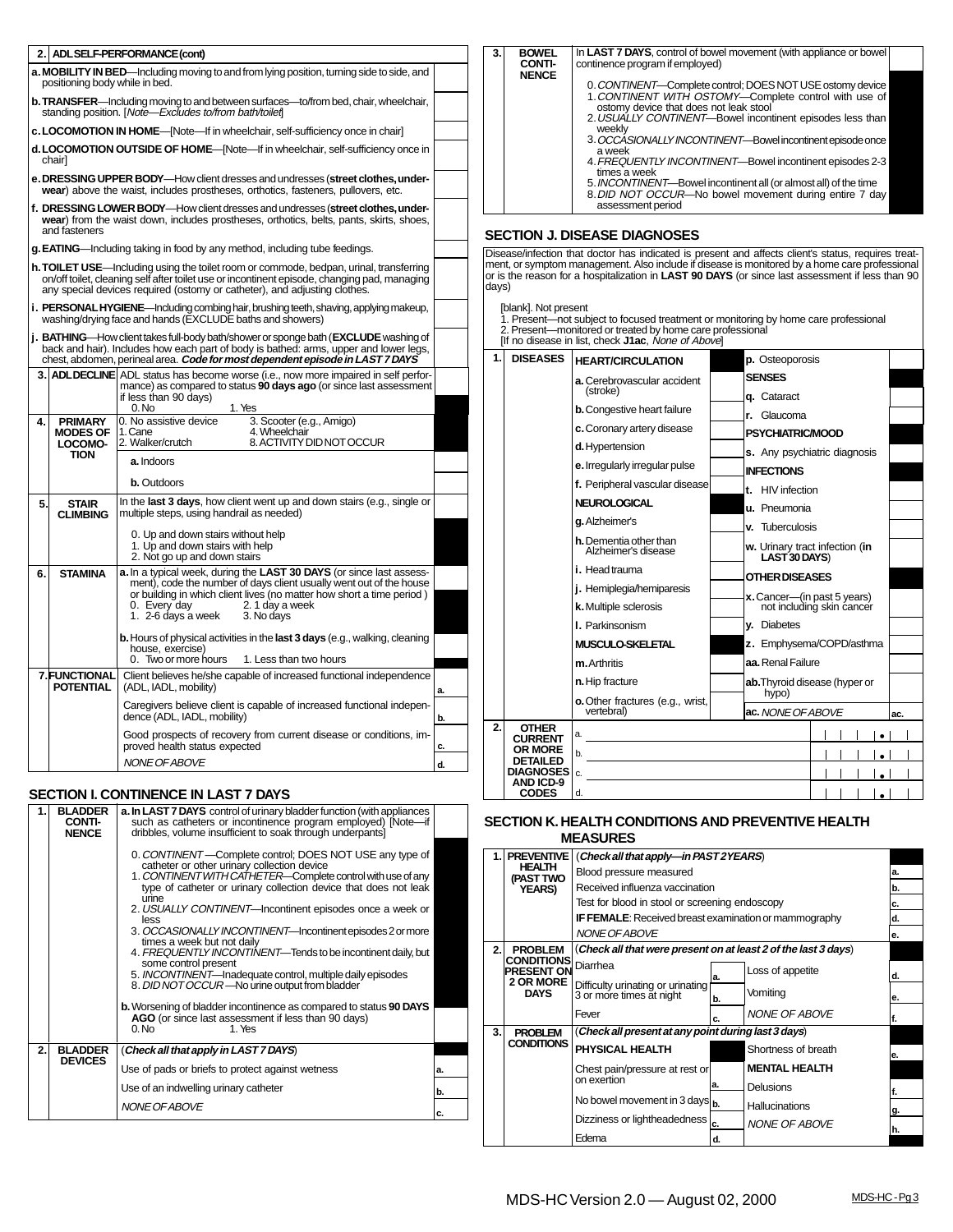| 4. | PAIN                                                | <b>a.</b> Frequency with which client complains or shows evidence of pain<br>0. No pain (score b-e as 0)<br>2. Daily - one period<br>1. Less than daily<br>3. Daily - multiple periods<br>(e.g., morning and evening)   |          |
|----|-----------------------------------------------------|-------------------------------------------------------------------------------------------------------------------------------------------------------------------------------------------------------------------------|----------|
|    |                                                     | <b>b.</b> Intensity of pain<br>0. No pain<br>4. Times when pain is horrible<br>2. Moderate<br>1. Mild<br>3. Severe<br>or excruciating                                                                                   |          |
|    |                                                     | c. From client's point of view, pain intensity disrupts usual activities<br>0. No<br>1. Yes                                                                                                                             |          |
|    |                                                     | d. Character of pain<br>0. No pain<br>1. Localized - single site<br>2. Multiple sites                                                                                                                                   |          |
|    |                                                     | e. From client's point of view, medications adequately control pain<br>0. Yes or no pain 1. Medications do not<br>2. Pain present,<br>adequately control pain<br>medication not<br>taken                                |          |
| 5. | <b>FALLS</b><br><b>FREQUENCY</b>                    | Number of times fell in LAST 90 DAYS (or since last assessment if<br>less than 90 days) If none, code "0"; if more than 9, code "9"                                                                                     |          |
| 6. | <b>DANGER OF</b><br>FALL                            | (Code for danger of falling)<br>1. Yes<br>0. No                                                                                                                                                                         |          |
|    |                                                     | a. Unsteady gait                                                                                                                                                                                                        |          |
|    |                                                     | <b>b.</b> Client limits going outdoors due to fear of falling (e.g., stopped<br>using bus, goes out only with others)                                                                                                   |          |
| 7. | <b>LIFE STYLE</b><br>(Drinking/                     | (Code for drinking or smoking)<br>0. No<br>1. Yes                                                                                                                                                                       |          |
|    | Smoking)                                            | a. In the LAST 90 DAYS (or since last assessment if less than 90 days),                                                                                                                                                 |          |
|    |                                                     | client felt the need or was told by others to cut down on drinking, or<br>others were concerned with client's drinking                                                                                                  |          |
|    |                                                     | b. In the LAST 90 DAYS (or since last assessment if less than 90 days),<br>client had to have a drink first thing in the morning to steady nerves<br>(i.e., an "eye opener") or has been in trouble because of drinking |          |
|    |                                                     | c. Smoked or chewed tobacco daily                                                                                                                                                                                       |          |
| 8. | <b>HEALTH</b><br><b>STATUS</b><br><b>INDICATORS</b> | (Check all that apply)<br>Client feels he/she has poor health (when asked)                                                                                                                                              | a.       |
|    |                                                     | Has conditions or diseases that make cognition, ADL, mood, or<br>behavior patterns unstable (fluctuations, precarious, or deteriorating)                                                                                | b.       |
|    |                                                     | Experiencing a flare-up of a recurrent or chronic problem                                                                                                                                                               | c.       |
|    |                                                     | Treatments changed in LAST 30 DAYS (or since last assessment if<br>less than 30 days) because of a new acute episode or condition                                                                                       | d.       |
|    |                                                     | Prognosis of less than six months to live—e.g., physician has told<br>client or client's family that client has end-stage disease<br><b>NONE OF ABOVE</b>                                                               | е.<br>f. |
| 9. | <b>OTHER</b>                                        | (Check all that apply)                                                                                                                                                                                                  |          |
|    | STATUS<br><b>INDICATORS</b>                         | Fearful of a family member or caregiver                                                                                                                                                                                 | a.       |
|    |                                                     | Unusually poor hygiene                                                                                                                                                                                                  | b.       |
|    |                                                     | Unexplained injuries, broken bones, or burns<br>Neglected, abused, or mistreated                                                                                                                                        | c.       |
|    |                                                     | Physically restrained (e.g., limbs restrained, used bed rails,                                                                                                                                                          | d.       |
|    |                                                     | constrained to chair when sitting)                                                                                                                                                                                      | e.       |
|    |                                                     | <b>NONE OF ABOVE</b>                                                                                                                                                                                                    | f.       |
|    |                                                     | SECTION L. NUTRITION/HYDRATION STATUS                                                                                                                                                                                   |          |
| 1. | WEIGHT                                              | (Code for weight items)<br>1. Yes<br>0. No                                                                                                                                                                              |          |
|    |                                                     | <b>a.</b> Unintended weight loss of 5% or more in the LAST 30 DAYS for 10%<br>or more in the LAST 180 DAYS]                                                                                                             |          |
|    |                                                     | <b>b.</b> Severe malnutrion (cachexia)                                                                                                                                                                                  |          |
| 2. |                                                     | c. Morbid obesity<br>(Code for consumption)                                                                                                                                                                             |          |
|    | <b>CONSUMP-</b><br>TION                             | 1. Yes<br>0. No                                                                                                                                                                                                         |          |
|    |                                                     | a. In at least 2 of the last 3 days, ate one or fewer meals a day<br><b>b. In last 3 days, noticeable decrease in the amount of food client</b>                                                                         |          |
|    |                                                     | usually eats or fluids usually consumes                                                                                                                                                                                 |          |
|    |                                                     | c. Insufficient fluid-did not consume all/almost all fluids during last<br>3 days                                                                                                                                       |          |
|    | 3. SWALLOWING                                       | d. Enteral tube feeding<br>0. NORMAL-Safe and efficient swallowing of all diet consistencies                                                                                                                            |          |
|    |                                                     | 1. REQUIRES DIET MODIFICATION TO SWALLOW SOLID FOODS<br>(mechanical diet or able to ingest specific foods only)                                                                                                         |          |
|    |                                                     | 2. REQUIRES MODIFICATION TO SWALLOW SOLID FOODS AND                                                                                                                                                                     |          |
|    |                                                     | LIQUIDS (puree, thickened liquids)<br>3. COMBINËD ORAL AND TUBË FEËDING<br>4. NO ORAL INTAKE (NPO)                                                                                                                      |          |
|    |                                                     | <b>SECTION M. DENTAL STATUS (ORAL HEALTH)</b>                                                                                                                                                                           |          |
| 1. | ORAL                                                | (Check all that apply)                                                                                                                                                                                                  |          |
|    | STATUS                                              | Problem chewing (e.g., poor mastication, immobile jaw, surgical resec-                                                                                                                                                  |          |
|    |                                                     | tion, decreased sensation/motor control, pain while eating)                                                                                                                                                             |          |

Mouth is "dry" when eating a meal Problem brushing teeth or dentures

NONE OF ABOVE

| <b>SECTION N. SKIN CONDITION</b> |                                                                                                                                                                     |                                                                                                                                                                                                                                                                                                                              |          |  |  |  |  |
|----------------------------------|---------------------------------------------------------------------------------------------------------------------------------------------------------------------|------------------------------------------------------------------------------------------------------------------------------------------------------------------------------------------------------------------------------------------------------------------------------------------------------------------------------|----------|--|--|--|--|
| 1.                               | <b>SKIN</b><br><b>PROBLEMS</b>                                                                                                                                      | Any troubling skin conditions or changes in skin condition (e.g., burns,<br>bruises, rashes, itchiness, body lice, scabies)<br>0. N <sub>0</sub><br>1. Yes                                                                                                                                                                   |          |  |  |  |  |
| 2.                               | <b>ULCERS</b><br>(Pressure/<br>Stasis)                                                                                                                              | Presence of an ulcer anywhere on the body. Ulcers include any area of<br>persistent skin redness (Stage 1); partial loss of skin layers (Stage 2);<br>deep craters in the skin (Stage 3); breaks in skin exposing muscle or<br>bone (Stage 4). [Code 0 if no ulcer, otherwise record the highest ulcer<br>stage (Stage 1-4). |          |  |  |  |  |
|                                  |                                                                                                                                                                     | a. Pressure ulcer-any lesion caused by pressure, shear forces,<br>resulting in damage of underlying tissues                                                                                                                                                                                                                  |          |  |  |  |  |
|                                  |                                                                                                                                                                     | <b>b. Stasis ulcer</b> —open lesion caused by poor circulation in the lower<br>extremities                                                                                                                                                                                                                                   |          |  |  |  |  |
| 3.                               | (Check all that apply)<br><b>OTHER SKIN</b><br><b>PROBLEMS</b><br>Burns (second or third<br>Surgical wound<br><b>REQUIRING</b><br>degree)<br><b>TREATMENT</b><br>a. |                                                                                                                                                                                                                                                                                                                              |          |  |  |  |  |
|                                  |                                                                                                                                                                     | Corns, calluses, structural prob-<br>Open lesions other than<br>lems, infections, fungi<br>ulcers, rashes, cuts (e.g.,<br>cancer)<br>NONE OF ABOVE<br>b.<br>Skin tears or cuts<br>C.                                                                                                                                         | е.<br>f. |  |  |  |  |
| 4.                               | <b>HISTORY OF</b><br><b>RESOLVED</b><br><b>PRESSURE</b><br><b>ULCERS</b>                                                                                            | Client previously had (at any time) or has an ulcer anywhere on the<br>body<br>0. N <sub>0</sub><br>1. Yes                                                                                                                                                                                                                   |          |  |  |  |  |
| 5.                               | <b>WOUND/</b><br><b>ULCER</b><br><b>CARE</b>                                                                                                                        | (Check for formal care in LAST 7 DAYS)<br>Antibiotics, systemic or topical                                                                                                                                                                                                                                                   |          |  |  |  |  |
|                                  |                                                                                                                                                                     | Dressings<br>b.<br>Surgical wound care<br>c.                                                                                                                                                                                                                                                                                 |          |  |  |  |  |
|                                  |                                                                                                                                                                     | Other wound/ulcer care (e.g., pressure relieving device, nutrition, turn-<br>ing, debridement)                                                                                                                                                                                                                               | d.       |  |  |  |  |
|                                  |                                                                                                                                                                     | NONE OF ABOVE                                                                                                                                                                                                                                                                                                                | e.       |  |  |  |  |

### **SECTION O. ENVIRONMENTAL ASSESSMENT**

| 1. | <b>HOME</b><br><b>ENVIRON-</b><br><b>MENT</b> | Lighting in evening (including inadequate or no lighting in living room,<br>sleeping room, kitchen, toilet, corridors)                             | la. |
|----|-----------------------------------------------|----------------------------------------------------------------------------------------------------------------------------------------------------|-----|
|    | <b>ICheck any</b><br>of following             | Flooring and carpeting (e.g., holes in floor, electric wires where client<br>walks, scatter rugs)                                                  | b.  |
|    | that make<br>home<br>environment              | Bathroom and toiletroom (e.g., non-operating toilet, leaking pipes, no<br>rails though needed, slippery bathtub, outside toilet)                   | c.  |
|    | hazardous or<br>uninhabit-<br>able (if none   | Kitchen (e.g., dangerous stove, inoperative refrigerator, infestation by<br>rats or bugs)                                                          | d.  |
|    | apply, check<br><b>NONE OF</b>                | Heating and cooling (e.g., too hot in summer, too cold in winter, wood<br>stove in a home with an asthmatic)                                       | le. |
|    | ABOVE; if<br>temporarily<br>in institution,   | Personal safety (e.g., fear of violence, safety problem in going to<br>mailbox or visiting neighbors, heavy traffic in street)                     | f.  |
|    | base<br>assessment                            | Access to home (e.g., difficulty entering/leaving home)                                                                                            | g.  |
|    | on home<br>visit)]                            | Access to rooms in house (e.g., unable to climb stairs)                                                                                            | h.  |
|    |                                               | <b>NONE OF ABOVE</b>                                                                                                                               |     |
| 2. | <b>LIVING</b><br><b>ARRANGE-</b>              | <b>a.</b> As compared to <b>90 DAYS AGO</b> (or since last assessment), client<br>now lives with other persons-e.g., moved in with another person, |     |
|    | <b>MENT</b>                                   | other moved in with client<br>0. No<br>1. Yes                                                                                                      |     |
|    |                                               | <b>b.</b> Client or primary caregiver feels that client would be better off in<br>another living environment                                       |     |
|    |                                               | 1. Client only 2. Caregiver only 3. Client and caregiver<br>0. No                                                                                  |     |

## **SECTION P. SERVICE UTILIZATION (IN LAST 7 DAYS)**

| 1. | <b>FORMAL</b><br><b>CARE</b> | Extent of care or care management in LAST 7 DAYS (or since last<br>assessment if less than 7 days) involving | (A)          | (B)          | (C)  |  |
|----|------------------------------|--------------------------------------------------------------------------------------------------------------|--------------|--------------|------|--|
|    | (Minutes                     |                                                                                                              | # of<br>Days | <b>Hours</b> | Mins |  |
|    | rounded to<br>even 10        | a. Home health aides                                                                                         |              |              |      |  |
|    | minutes)                     | <b>b.</b> Visiting nurses                                                                                    |              |              |      |  |
|    |                              | c. Homemaking services                                                                                       |              |              |      |  |
|    |                              | d. Meals                                                                                                     |              |              |      |  |
|    |                              | e. Volunteer services                                                                                        |              |              |      |  |
|    |                              | f. Physical therapy                                                                                          |              |              |      |  |
|    |                              | g. Occupational therapy                                                                                      |              |              |      |  |
|    |                              | <b>h.</b> Speech therapy                                                                                     |              |              |      |  |
|    |                              | i. Day care or day hospital                                                                                  |              |              |      |  |
|    |                              | <b>j.</b> Social worker in home                                                                              |              |              |      |  |

**b. c. d.**